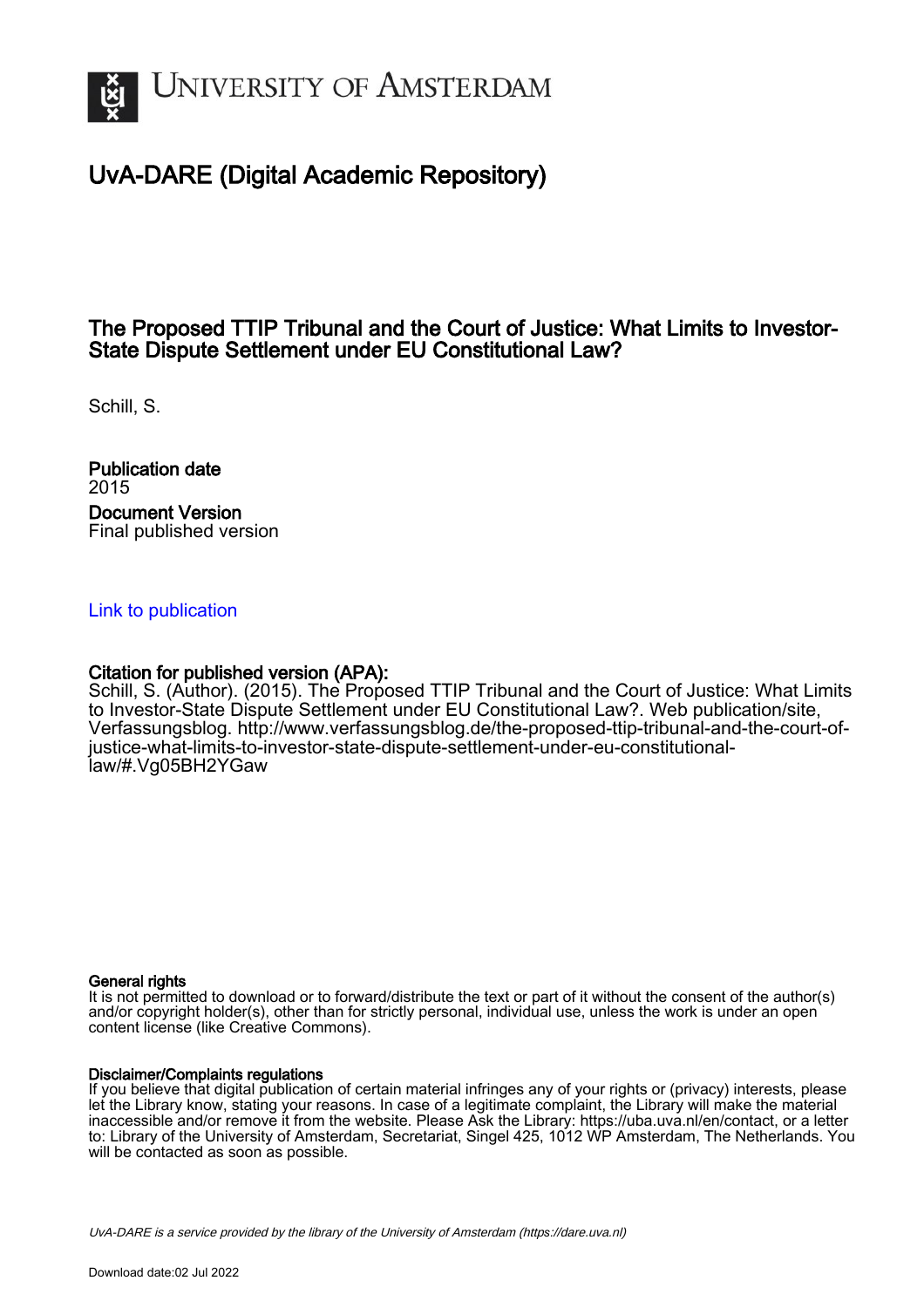# **The Proposed TTIP Tribunal and the Court of Justice: What Limits to Investor-State Dispute Settlement under EU Constitutional Law?**

**www.verfassungsblog.de** [/the-proposed-ttip-tribunal-and-the-court-of-justice-what-limits-to](http://www.verfassungsblog.de/the-proposed-ttip-tribunal-and-the-court-of-justice-what-limits-to-investor-state-dispute-settlement-under-eu-constitutional-law/)investor-state-dispute-settlement-under-eu-constitutional-law/

## Zeige alle Beiträge

The recent [release](http://europa.eu/rapid/press-release_IP-15-5651_en.htm) by the EU Commission of a draft [investment](http://trade.ec.europa.eu/doclib/docs/2015/september/tradoc_153807.pdf) chapter for the Transatlantic Trade and Investment Partnership (TTIP) that proposes the establishment of a permanent TTIP Tribunal constitutes an important step in the reform debates in international investment law. But it also raises salient, and so far little discussed, issues of EU constitutional law, in particular those that the Court of Justice has emphasized in [Opinion](http://eur-lex.europa.eu/legal-content/EN/TXT/HTML/?uri=CELEX:62013CV0002&rid=1) 2/13 rejecting EU accession to the European Convention on Human Rights (ECHR). As I argued in a recent [Editorial](http://booksandjournals.brillonline.com/content/journals/10.1163/22119000-01603000) in The Journal of World Investment and Trade, Opinion 2/13 is not only relevant in the area of human rights, but also requires us to think hard about the EU constitutionality of the suggested TTIP Tribunal, or any other mechanism of investor-state dispute settlement (ISDS) under future EU international investment agreements (IIAs).

## **Constitutional Limits to EU Accession to the ECHR**

Opinion 2/13 establishes a number of – explicitly constitutional (see Opinion 2/13, §§ 155-176) – challenges that EU accession to the ECHR poses. These are

- the need for international dispute settlement mechanisms to respect the primacy and autonomy of EU law and the exclusive competence of the CJEU to interpret and apply EU law (Article 19(1)(2) TEU) (§§ 179‑200) by ensuring that an international court, such as the European Court of Human Rights (ECtHR) 'must not have the effect of binding the EU and its institutions … to a particular interpretation of the rules of EU law' (§ 184);
- ensuring the CJEU's exclusive jurisdiction under Article 344 TFEU by preventing disputes, as permitted by Article 33 ECHR, between Member States about compliance with the ECHR when implementing EU law (§§ 201-214);
- ensuring that an international court or tribunal does not rule, as the ECtHR could have under certain circumstances, on the distribution of responsibility for ECHR violations between the EU and its Member States and on the proper respondent in a proceeding, thereby contravening an exclusive competence of the CJEU (§§ 215‑235);
- involving the CJEU concerning the implementation of EU law prior to the ECtHR's decision in order to determine not only the compatibility of EU law with the ECHR, but also to clarify the interpretation of secondary EU law that is subject to review in Strasbourg (Opinion 2/13, §§ 236‑248); and
- respecting, in the context of the EU's Common Foreign and Security Policy (CFSP), a field where the CJEU only has limited competences, that 'judicial review of acts, actions or omissions on the part of the EU, including in the light of fundamental rights, cannot be conferred exclusively on an international court which is outside the institutional and judicial framework of the EU' (Opinion 2/13, § 256).

## **Implications of Opinion 2/13 for Investor-State Dispute Settlement**

While Opinion 2/13 has not been widely discussed in the context of the EU's international investment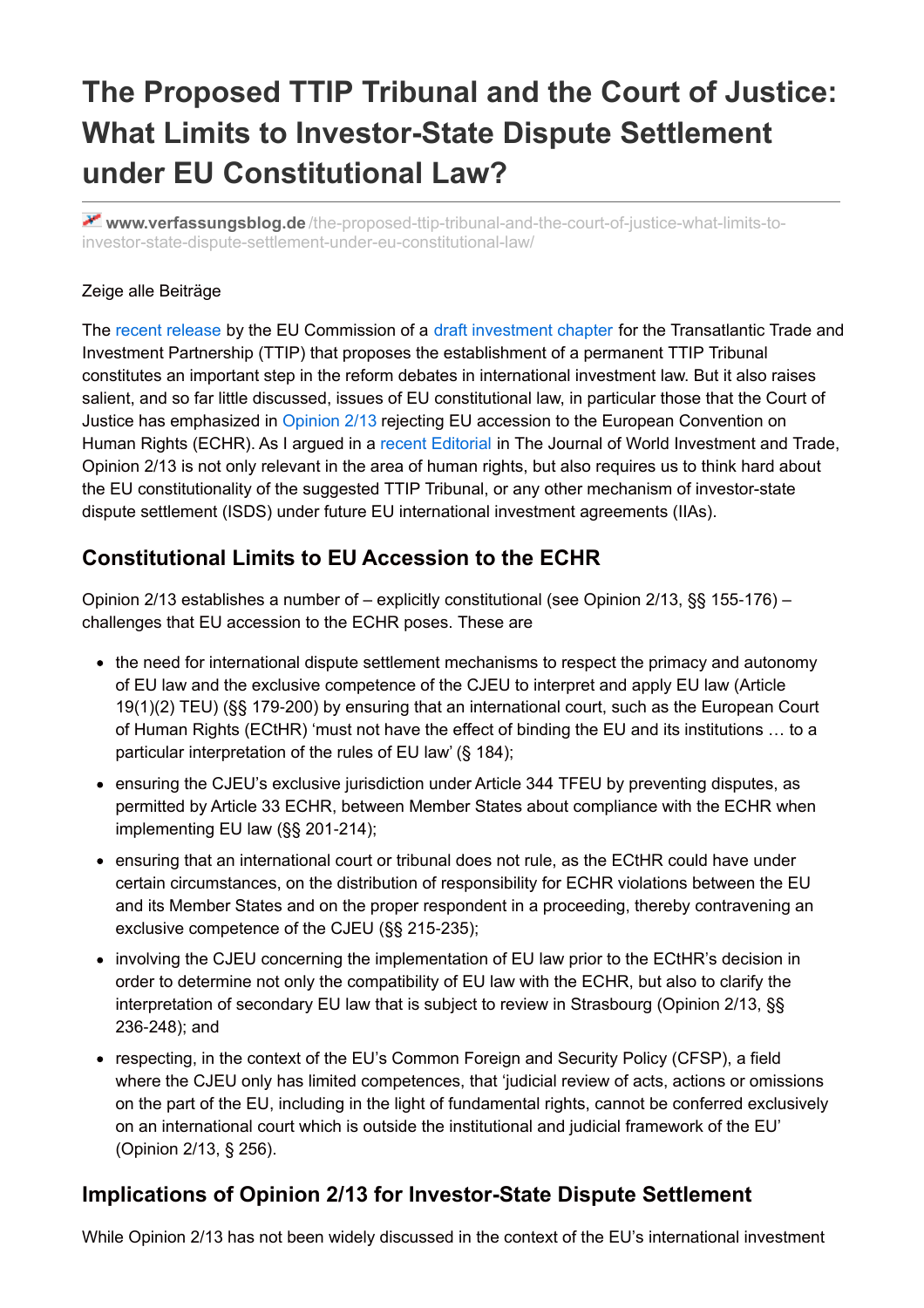policy, there are voices that see Opinion 2/13 as a major obstacle to ISDS under EU IIAs, including potentially in the form of a permanent TTIP Tribunal. In substance, however, Opinion 2/13 adds few, if any, additional constitutional provisos for ISDS under EU IIAs, be they mixed or EU-only. Instead, the Court's latest Opinion reiterates – and sharpens – concerns already expressed in [Opinion](http://eur-lex.europa.eu/legal-content/EN/TXT/HTML/?uri=CELEX:61991CV0001&rid=1) 1/91 (*Economic Area Agreement I*), [Opinion](http://eur-lex.europa.eu/legal-content/EN/TXT/HTML/?uri=CELEX:62000CV0001&rid=1) 1/00 (*European Common Aviation Area* ), and [Opinion](http://eur-lex.europa.eu/legal-content/EN/TXT/HTML/?uri=CELEX:62009CV0001&rid=1) 1/09 (*European and Community Patents Court*). Although there is a degree of speculation about how the CJEU, if confronted with the matter, would view ISDS, I see sufficient room for keeping such mechanisms as part of EU IIAs. Just as none of the earlier CJEU decisions, as I have argued [elsewhere](http://www.transnational-dispute-management.com/article.asp?key=1943), constitute unsurmountable obstacles to ISDS under EU IIAs, is it possible, through careful ISDS design, to meet the CJEU's concern to protect the primacy and autonomy of EU law and the Court's exclusive competences. These questions, however, need to be put on the table and debated – more so than currently done by the Commission.

Two provisos of Opinion 2/13 are relatively easy to handle. First, Article 344 TFEU should not cause further concern as it only applies to disputes between EU Member States, not to those involving a private investor. Second, any dispute settlement mechanism under an EU IIA would need to make sure that it does not, directly or indirectly, review the distribution of competences between the EU and Member States, for example by making determinations about the proper respondent or the distribution of responsibility. Both these issues are addressed (internally) by the so-called Financial [Responsibility](http://eur-lex.europa.eu/legal-content/EN/TXT/?uri=uriserv:OJ.L_.2014.257.01.0121.01.ENG) Regulation and reflected, for example, in Article 5 of the TTIP draft, which binds the proposed TTIP Tribunal to EU internal determinations on these issues.

## **Separating International Investment Law and EU Law**

The more difficult issues concern the CJEU's first, fourth, and fifth objection in Opinion 2/13. To respond to concern No. 1, it seems imperative to limit the jurisdiction of an ISDS mechanism to claims for breach of the applicable EU IIA, to the exclusion of breaches of EU law. In addition, the ISDS mechanism must be prevented from indirectly 'binding the EU and its institutions … to a particular interpretation of … EU law' (Opinion 2/13, § 184). Two issues require consideration here: First, a particular interpretation of EU law could be necessary in light of the ISDS mechanism's interpretation of investment treaty standards if the same, or essentially the same, standards also exist as norms of EU law and require identical interpretation. In the presence of such 'multi-sourced equivalent norms', a core concern in Opinion1/91, the interpretation by the ISDS mechanism could *de facto* bind the CJEU to a specific interpretation of EU law. Yet, unlike in the human rights context where Convention rights and Charter rights are equivalent and linked through Article 53 ECHR and Article 53 CFR, EU IIA standards and EU law are two entirely independent bodies of law.

Second, EU institutions could be bound to a specific interpretation of EU law, if EU IIAs were integrated into EU law. Yet, at least with the Canada-EU [Comprehensive](http://trade.ec.europa.eu/doclib/docs/2014/september/tradoc_152806.pdf) Economic and Trade Agreement (CETA), this is not the case: Article 14.16 in Chapter 33 provides that CETA is not directly applicable within the EU order. In addition, remedies for breach of an EU IIA are regularly limited to compensation and damages, excluding specific performance (see Article 28(1) of the TTIP draft). Similar to the situation under WTO law, this would permit the continued application of EU law within the EU legal order contrary to an IIA at the cost of paying damages. Only where the legality of a monetary payment is at issue, for example the repayment of a subsidy granted contrary to EU law, is the payment of damages economically equivalent to specific performance. It is perhaps for this reason that Article 2(4) of the TTIP draft *de facto* excludes review of certain subsidies by a TTIP Tribunal. In any event, it is doubtful whether the narrow case of subsidies would infringe the primacy of EU law and the exclusive jurisdiction of the CJEU. After all, Member State law may also grant – under certain circumstances – monetary compensation if the implementation of EU law infringes constitutionally protected private rights (see BVerfG ‑ *[Honeywell](http://www.bundesverfassungsgericht.de/SharedDocs/Entscheidungen/EN/2010/07/rs20100706_2bvr266106en.html),* §§ 66, 84‑86).

## **Need for Prior Involvement of the CJEU?**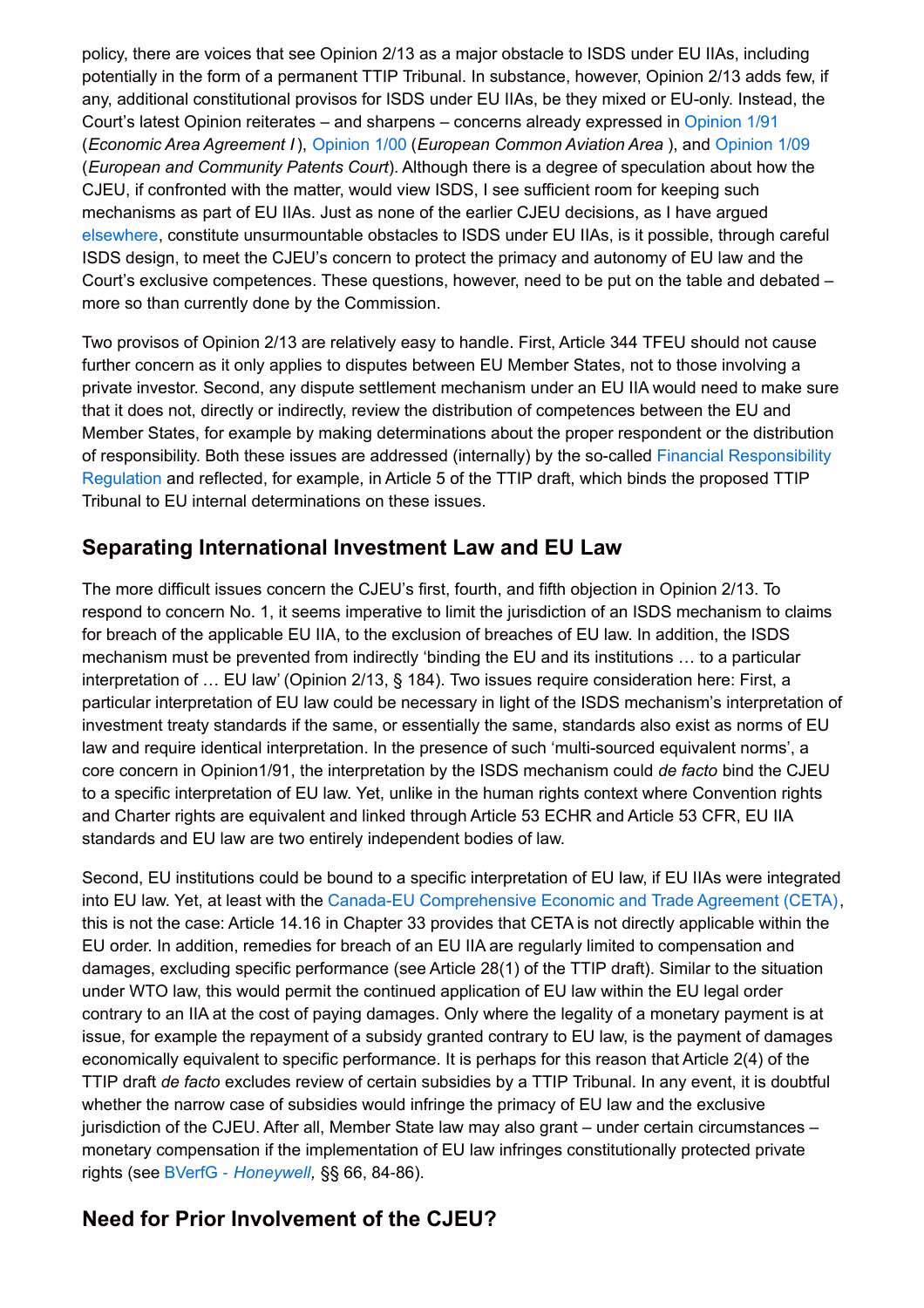The fourth issue in Opinion 2/13 involves the CJEU's demand for prior involvement in the interpretation of EU law as a preliminary, or incidental, question. Yet, if the CJEU's exclusive jurisdiction were to require that an ISDS mechanism could not decide such questions without submitting them to the CJEU first under a preliminary reference procedure, the EU's participation in ISDS would become difficult. After all, were the CJEU to demand such a prerogative, the same would also need to be granted, as a matter of reciprocity, to the constitutional or supreme courts of the EU's co-contracting parties. This would bring domestic courts back into ISDS, a result that IIAs usually want to avoid. If a preliminary reference procedure is needed, however, from the perspective of EU constitutional law, an issue the TTIP draft does not even allude to, creative treaty drafting would be required in order not to end up with a strict rule on the exhaustion of local remedies under EU IIAs.

There are, however, also important arguments against the need for a preliminary reference procedure for incidental questions of EU law. After all, it is questionable whether an ISDS mechanism would ever need to interpret EU law or determine the conformity of a norm of EU law with the applicable EU IIA. Instead, the ISDS mechanism would principally assess whether a concrete measure, by the EU or a Member State, that affected the claimant-investor was contrary, or not, to the applicable IIA, independently of whether that measures was mandated by EU law, in conformity with EU law, or in breach of it. Compliance or non-compliance with EU law, in other words, is irrelevant for determining whether a concrete measures was in conformity with an investment treaty provision. Only the distribution of responsibility between a Member State and the EU depends on the interpretation of EU law. This matter, however, would be left to the EU to decide, as the current TTIP draft emphasizes. It may therefore well be possible to do without prior involvement of the CJEU.

## **Judicial Review in Common Foreign and Security Policy**

Finally, there is concern No. 5: the conferral of powers of judicial review in an area where the CJEU only has limited jurisdiction, namely CFSP matters. Such matters could also come under the scrutiny of an ISDS mechanism, such as a TTIP Tribunal, if they affect foreign investors. If the sweeping claim in Opinion 2/13 that 'jurisdiction to carry out a judicial review of acts, actions or omissions on the part of the EU … cannot be conferred exclusively on an international court which is outside the institutional and judicial framework of the EU' (Opinion 2/13, § 256) is taken at face value, ISDS under EU IIAs in CFSP matters, including the proposed TTIP Tribunal, would be difficult to sustain. Whether the CJEU's statement can, however, be transposed to ISDS is questionable. After all, the CJEU here relied on Opinion 1/09 that addressed the prospective Patents Court which would have had very distinctive features from ISDS, including a permanent investment court. The Patents Court would have applied EU law routinely and bypassed the otherwise competent domestic courts. An ISDS mechanism, by contrast, would be excluded from applying EU law anyways; it would also not prevent the application of domestic and EU law by domestic and EU courts. The proposed TTIP Tribunal, for example, would be limited to applying treaty standards (see Article 1(1) TTIP draft) that domestic courts may not even be able to apply if the treaty lacks, as under CETA, direct effect.

## **Allowing Europe to Contribute Shaping the International Investment Regime**

In sum, the differences between human rights adjudication in Europe, on the one hand, and ISDS, including a TTIP Tribunal, on the other, prohibit drawing overly quick conclusions from the CJEU's pronouncements in Opinion 2/13. This notwithstanding, the unknown stance of the CJEU on ISDS does not simplify the EU's position in negotiating IIAs. On the contrary, it creates additional uncertainty for the EU's treaty partners as to the possibility of the EU to commit to ISDS. To reduce this uncertainty it may be advisable to request the CJEU, through an advisory opinion, to assess the compatibility of ISDS, such as the proposed TTIP Tribunal, with EU constitutional law. The impending proceedings before the CJEU concerning the [EU-Singapore](http://trade.ec.europa.eu/doclib/press/index.cfm?id=1185) Free Trade Agreement could have been an opportunity to not only clarify the EU's competence in matters of foreign investment but also, more generally, the constitutional requirements for ISDS under EU law.